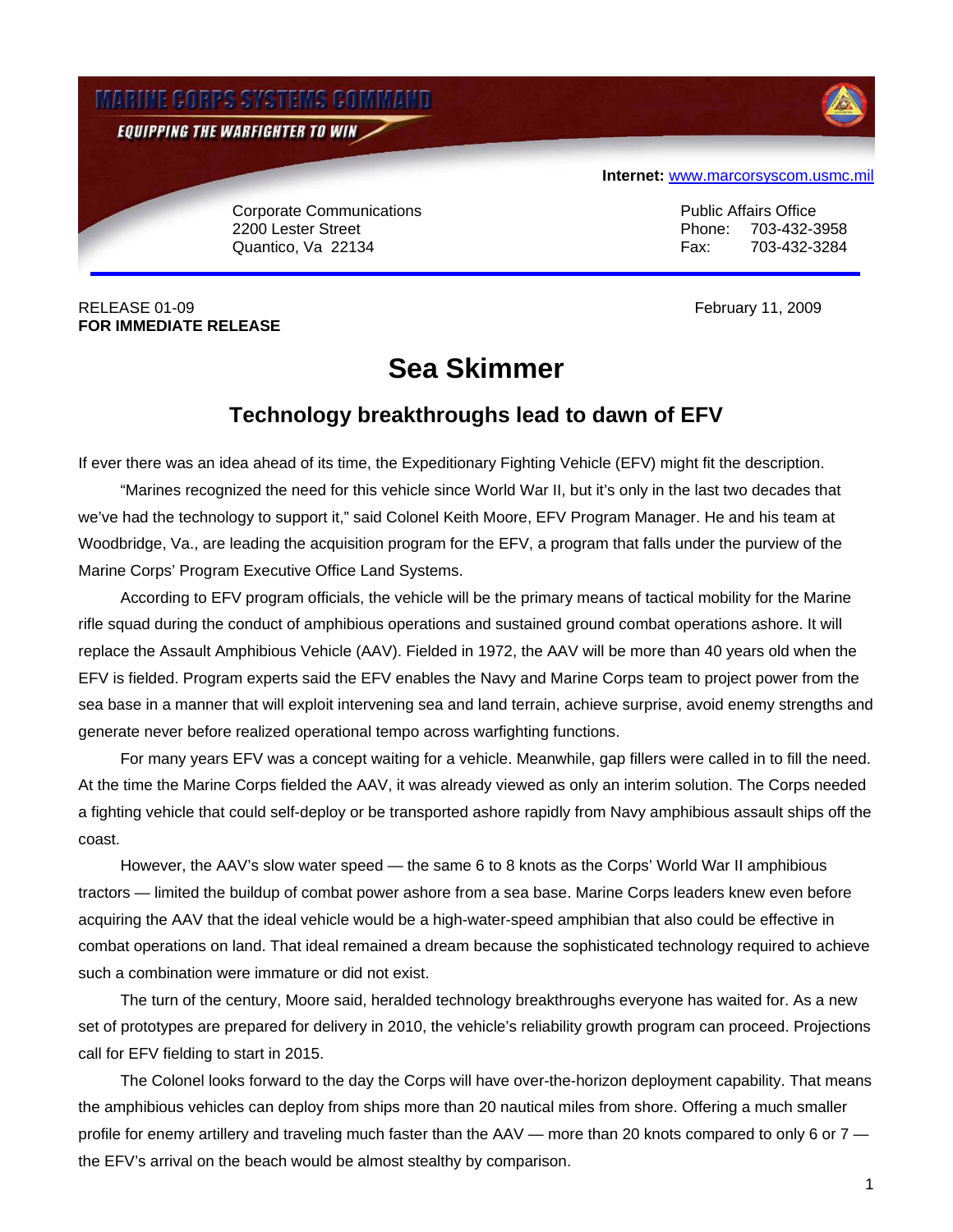"We'll have a vehicle designed for the fight of the day," the Colonel said. "EFV is customized for the folks who need high-speed transit toward the beach. It will also carry those who don't have seats in other tactical vehicles."

 Moore noted that the EFV will seat 17 warfighters, not coincidentally the same number of people who comprise "a true assault echelon — a reinforced Marine rifle squad — the Marines' smallest tactical unit. We are the heart of the conventional forces of the Marine Corps, the enabler for joint forcible entry. The EFV also gives us the flexibility to transition from high-intensity to low-intensity conflicts."

 The EFV is essential to the Marine Corps mission, according to General James Conway, Commandant of the Marine Corps. He said, "There are programs that are absolutely and vitally important. One of those is our EFV. Navy ships are not going to go closer than 25 miles to another nation's shore for reasons that have to do with the security of the ships and the safety of the Marines and Sailors aboard.

 "The EFV is actually a sea skimmer," he said. "It gets up on a plane at about 30 knots or so and gets us to where we need to go pretty quickly."

 Speed represents just one of the EFV's technological advances. Its once insurmountable design challenges involved its engine, water jets and lightweight composite armor.

 The vehicle's powerful compact diesel engine is a turbocharged version of that used on Germany's Leopard 2, the United Kingdom's Challenger, France's Leclerc and Israel's Merkava tanks. The basic 1,500-horsepower engine was boosted successfully to the 2,700 horsepower needed for the EFV's high water speed by adding two turbochargers. This makes it the most powerful diesel engine in the world.

 The vehicle's water jets were largely the result of technology base work done at the Navy's David Taylor Research Center at Carderock, Md., 10 to 15 years ago. The three-stage water jets are the most advanced in the world.

 The EFV's armor had to be as light as possible to allow the vehicle's high water speed yet offer a high level of hull protection from enemy machine gun fire and artillery fragments. The answer was composite armor panels made of ceramics, S2 fiberglass and a Kevlar-like woven fabric in three separate layers. The combination weighs less than 20 pounds per square foot compared to typical rolled steel armor that weighs 56 pounds per square foot.

 "We're preparing for where the next war's going to be," the EFV Program Manager said. "After years of research and preparation, we're anxious to put the prototypes through their paces."



An Expeditionary Fighting Vehicle enters the water to execute test exercises off the coast of Marine Corps Base Camp Pendleton, Calif., in October 2008. Marine Corps Systems Command's Amphibious Vehicle Testing Branch conducted the testing. *(Photo by Private Daniel Boothe)*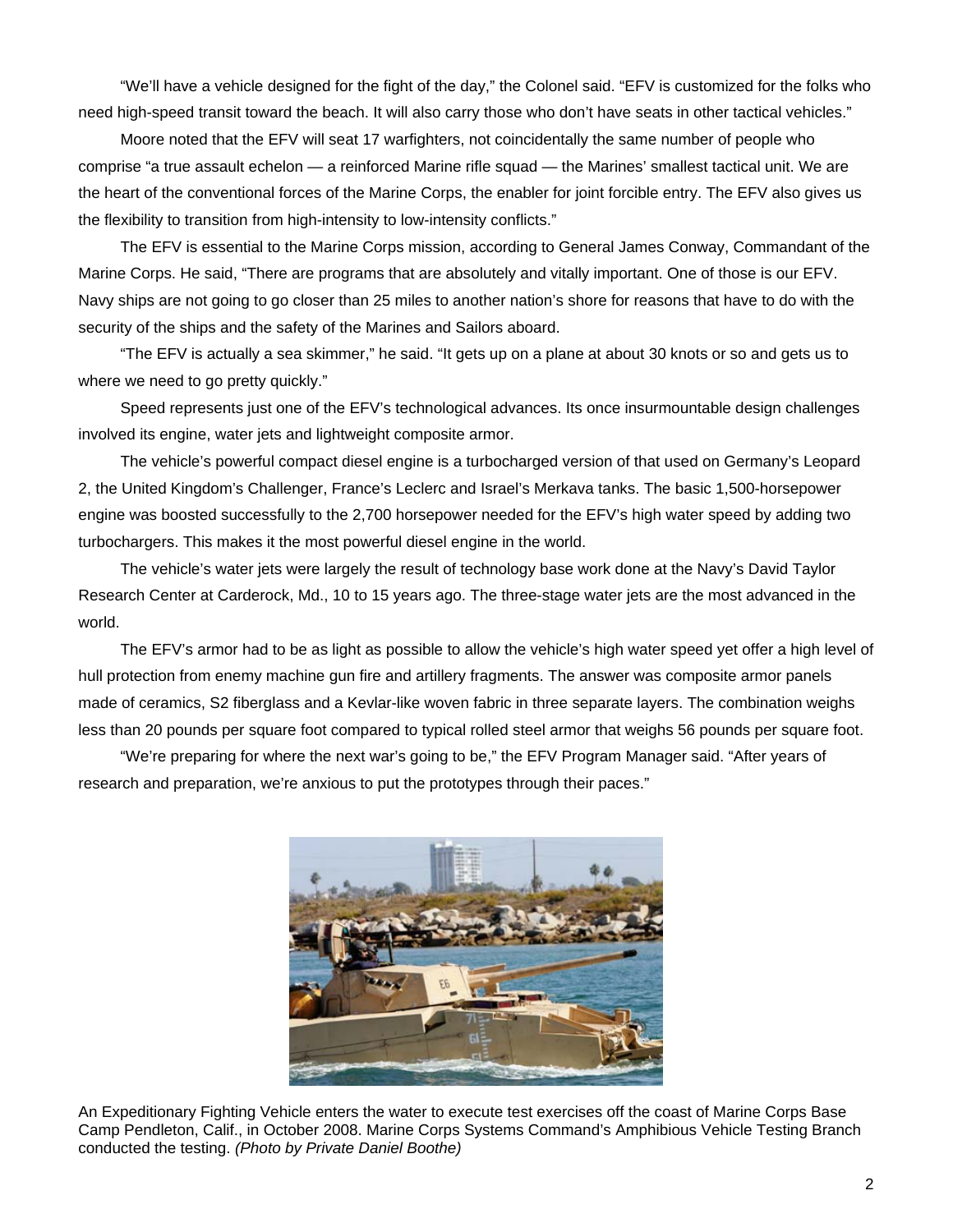

An Expeditionary Fighting Vehicle executes testing maneuvers seven miles off the coast of Marine Corps Base Camp Pendleton, Calif., in October 2008. Marine Corps Systems Command's Amphibious Vehicle Testing Branch conducted the testing. *(Photo by Private Daniel Boothe)*



An Expeditionary Fighting Vehicle moves at high-water speed undergoing cold-weather testing in Alaska's Prince William Sound. *(EFV Program Office photo)*



An Expeditionary Fighting Vehicle moves on land during cold-weather testing at Fort Greely's Cold Regions Test Center in Alaska. *(EFV Program Office photo)*